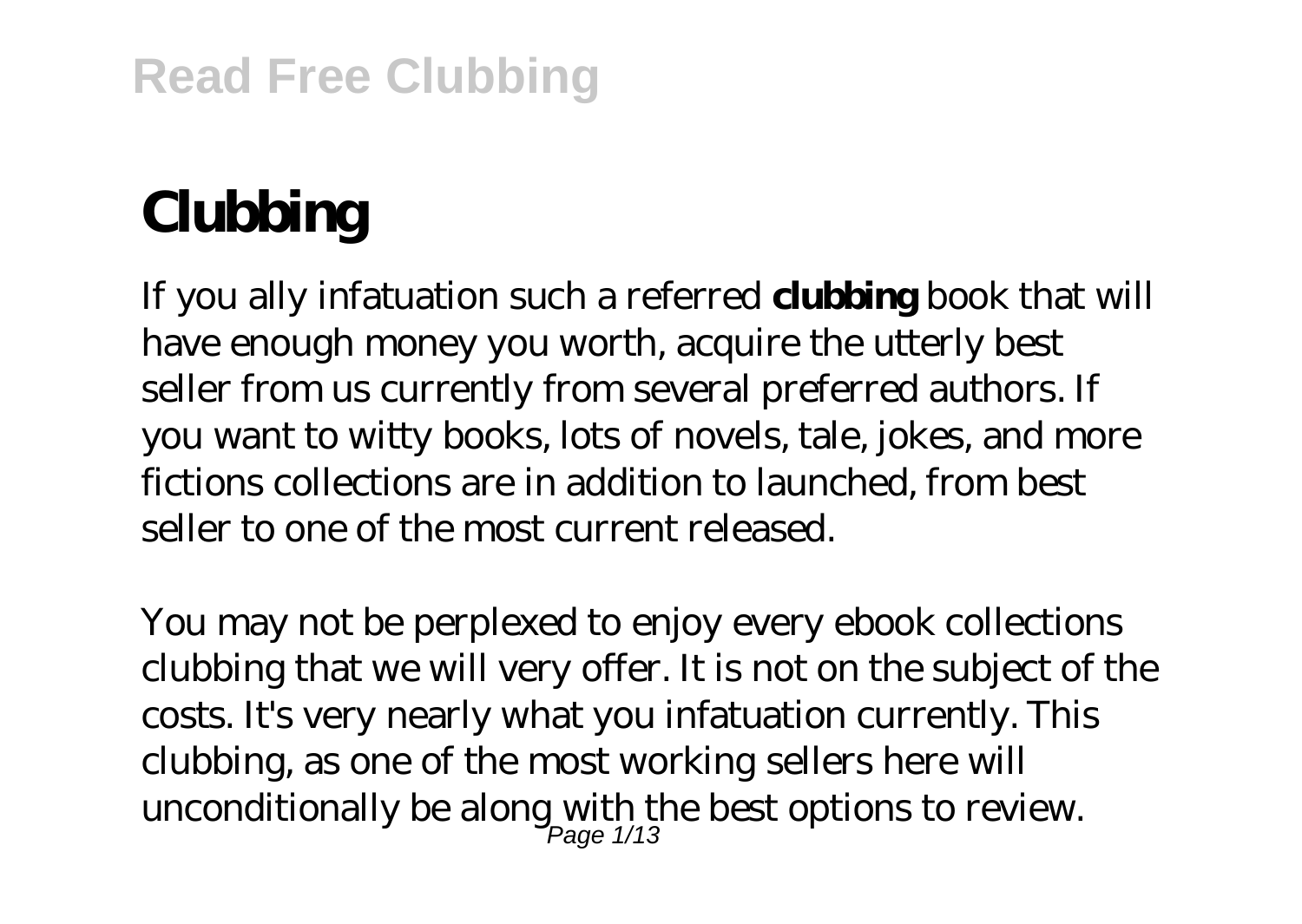*Book Club (2018) - Official Trailer - Paramount Pictures Why You Need to Join a Book Club... NOW Arkells - Book Club The Book Club: 1984 by George Orwell with Dave Rubin* BOOK CLUB Trailer (2018)

Good Books, Blankets \u0026 Blues☂ // reading vlog *Book Club Official Trailer* The Jane Austen Book Club | Official Trailer (2007) Great Big Book Club - James Joyce's \"Ulysses\" **Book Club** Donald Trump Jr. Book Club Book Club Is A Theatrical Made-For-TV Movie: A Vlog *BUNNY'S BOOK CLUB by Annie Silvestro, Illustrated by Tatjana Mai-Wyss* **The Book Club: Brave New World by Aldous Huxley with Sen. Ted Cruz The Book Club: Hamlet by William Shakespeare with Andrew Klavan My Book Club Picks |** Page 2/13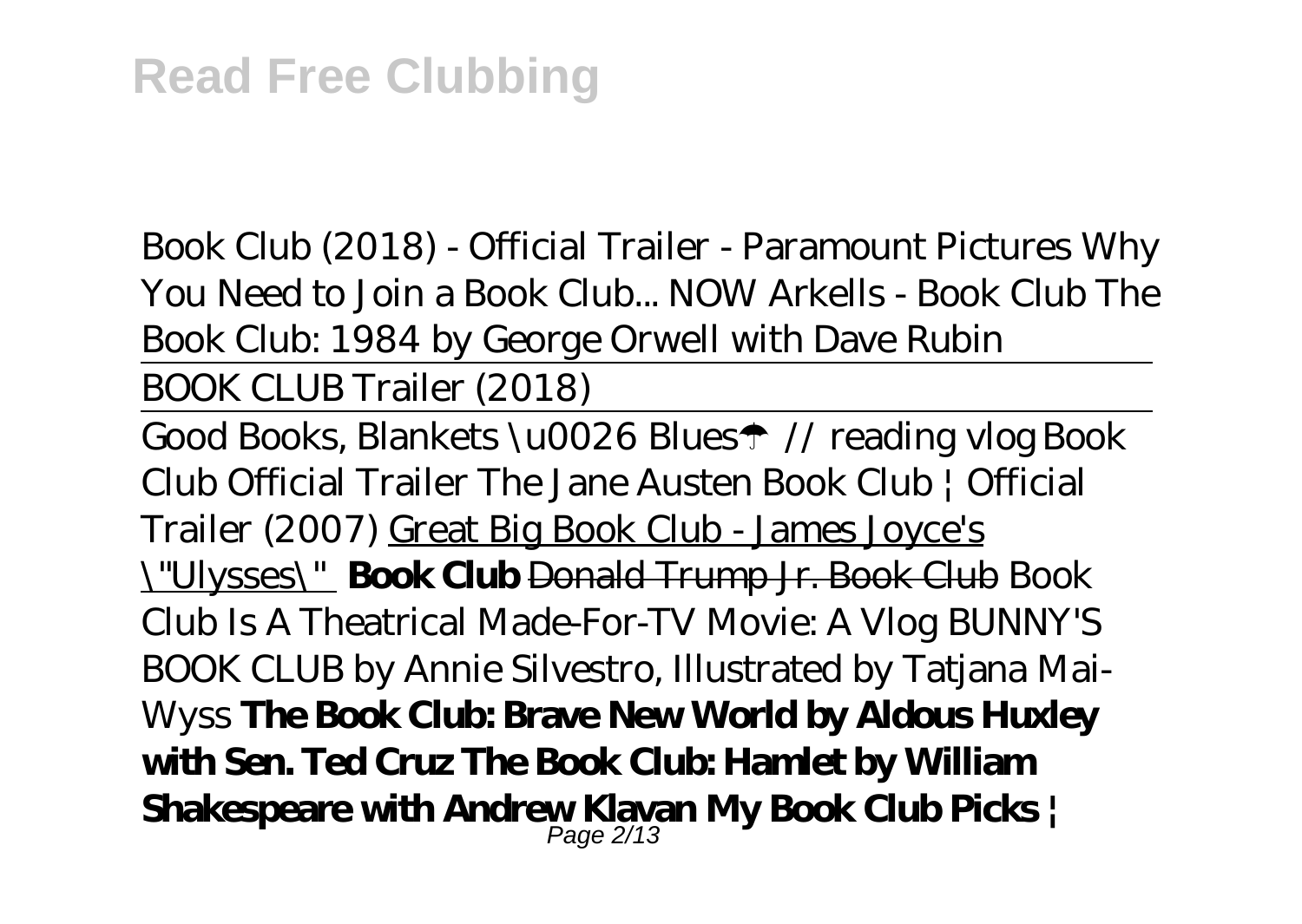**Zoella** Start With Why: Part  $1 \nmid$  Book Club with Simon  $\longrightarrow$  The Dark Academics Book Club: Halloween Edition - How to *Start and Run a Book Club | A Thousand Words* The #SmartBrownGirl Book Club is Here! | @Jouelzy **Clubbing** 

Clubbing has been described as a bulbous fusiform enlargement of the distal portion of a digit. It is commonly bilateral but may be unilateral and can affect a single digit. Both fingers and toes can be affected. As clubbing progresses, the angle between the nail and the nail base (called the Lovibond angle) becomes obliterated. Normally, the angle is less than or equal to 160°. With ...

Clubbing | Doctor | Patient Page 3/13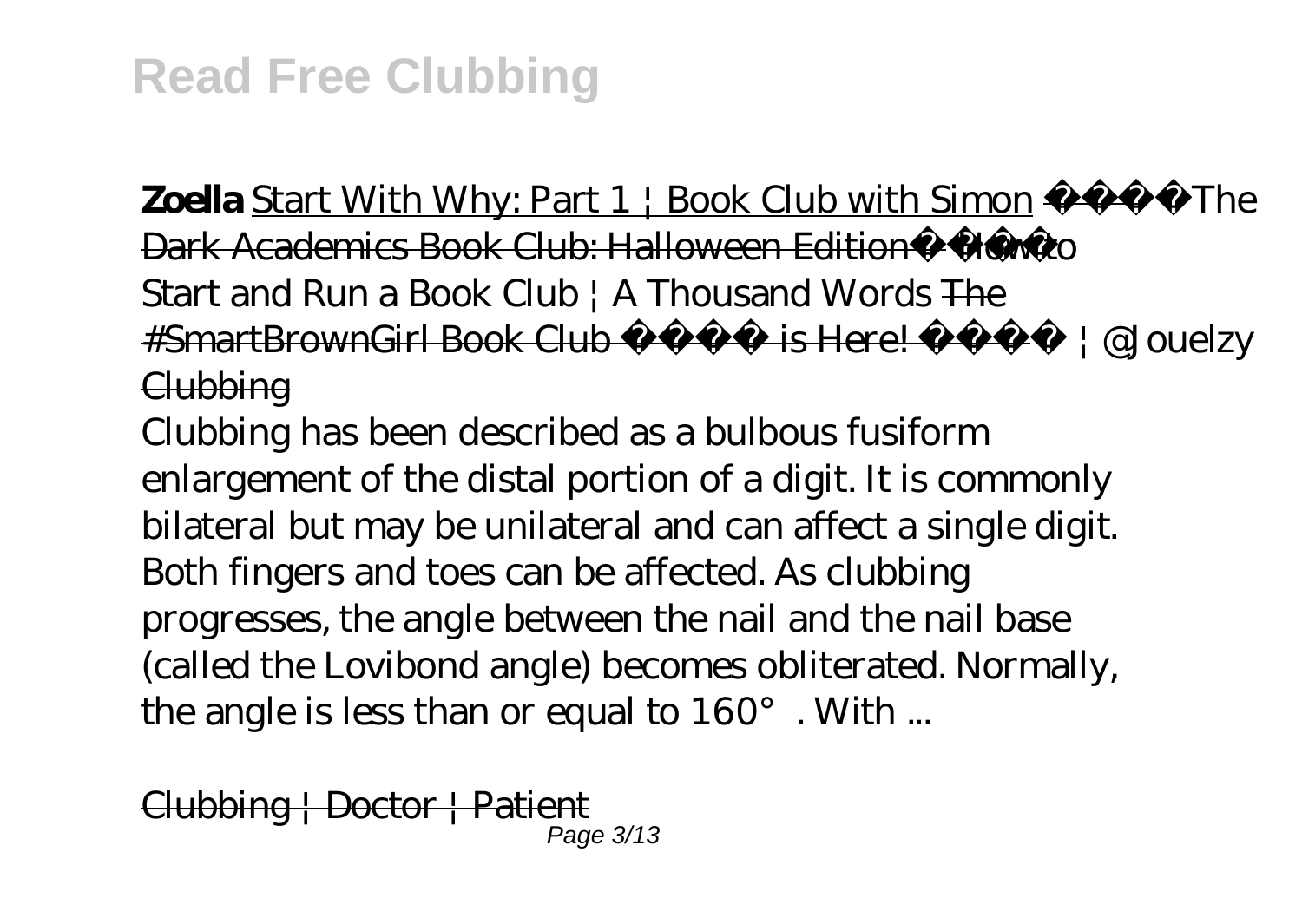## **Read Free Clubbing**

Nail clubbing, also known as digital clubbing or clubbing, is a deformity of the finger or toe nails associated with a number of diseases, mostly of the heart and lungs. When it occurs together with joint effusions, joint pains, and abnormal skin and bone growth it is known as hypertrophic osteoarthropathy.. Clubbing is associated with lung cancer, lung infections, interstitial lung disease ...

#### Nail clubbing - Wikipedia

clubbing [klub´ing] bulbous swelling of the terminal phalanges of the fingers and toes, giving them a "club" appearance; the normal 160° angle between the nailbed and the digit increases to 180°. It may be an early stage of hypertrophic osteoarthropathy, or it may be without Page 4/13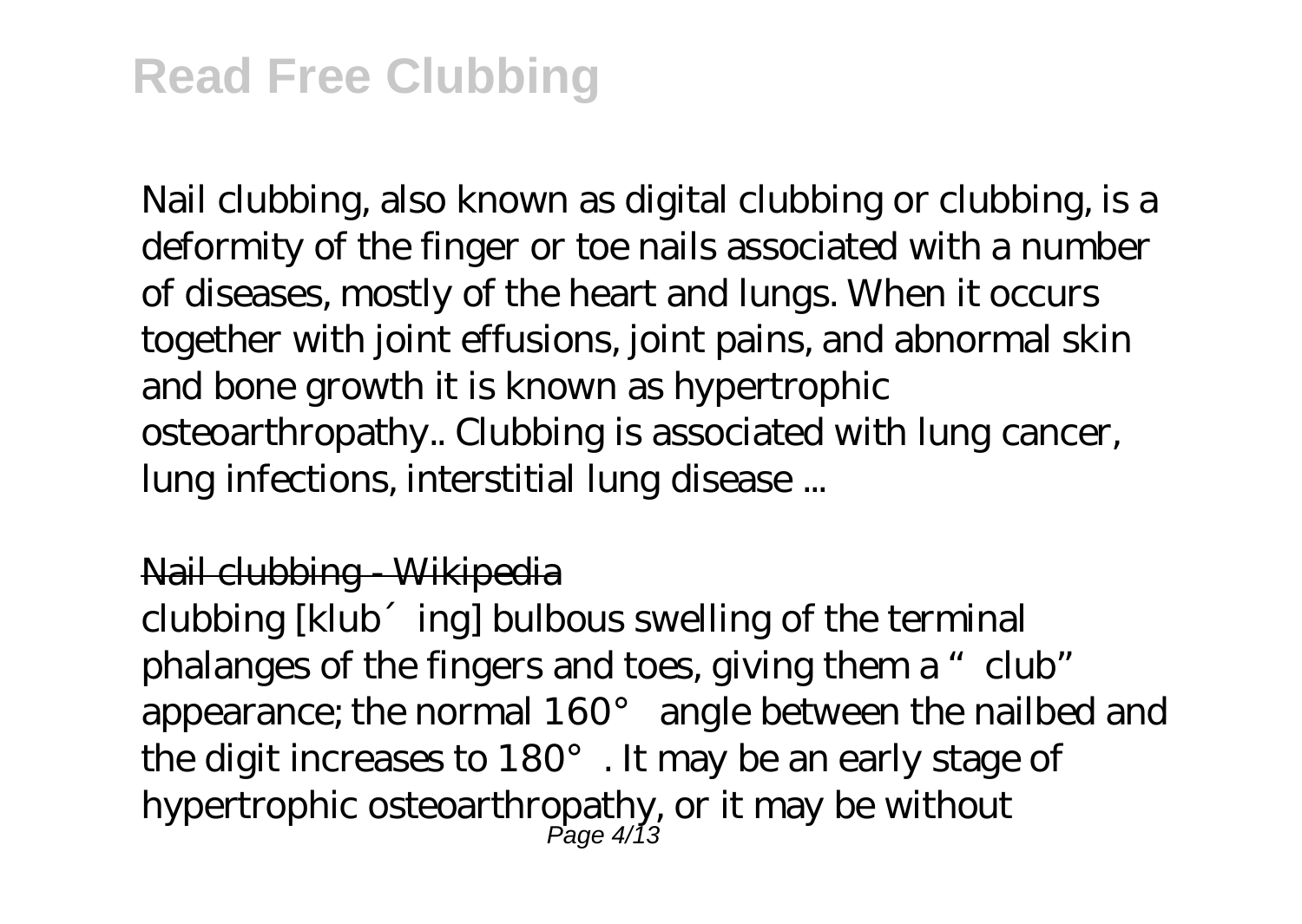subsequent changes in the long bones. The specific etiology is not known ...

Clubbing | definition of clubbing by Medical dictionary Lung cancer: Clubbing is a sign found in around 29 percent of people with lung cancer, and is the most common cause of clubbing (responsible for around 90 percent of cases). It is much more common with non-small cell lung cancer than with small cell lung cancer. Other cancers: Other cancers, especially Hodgkin disease, may be present with clubbing. Lung conditions: Some lung conditions ...

Nail Clubbing: Definition, Causes, and Diagnosis clubbing definition: 1. to go out dancing in clubs: 2. to go out Page 5/13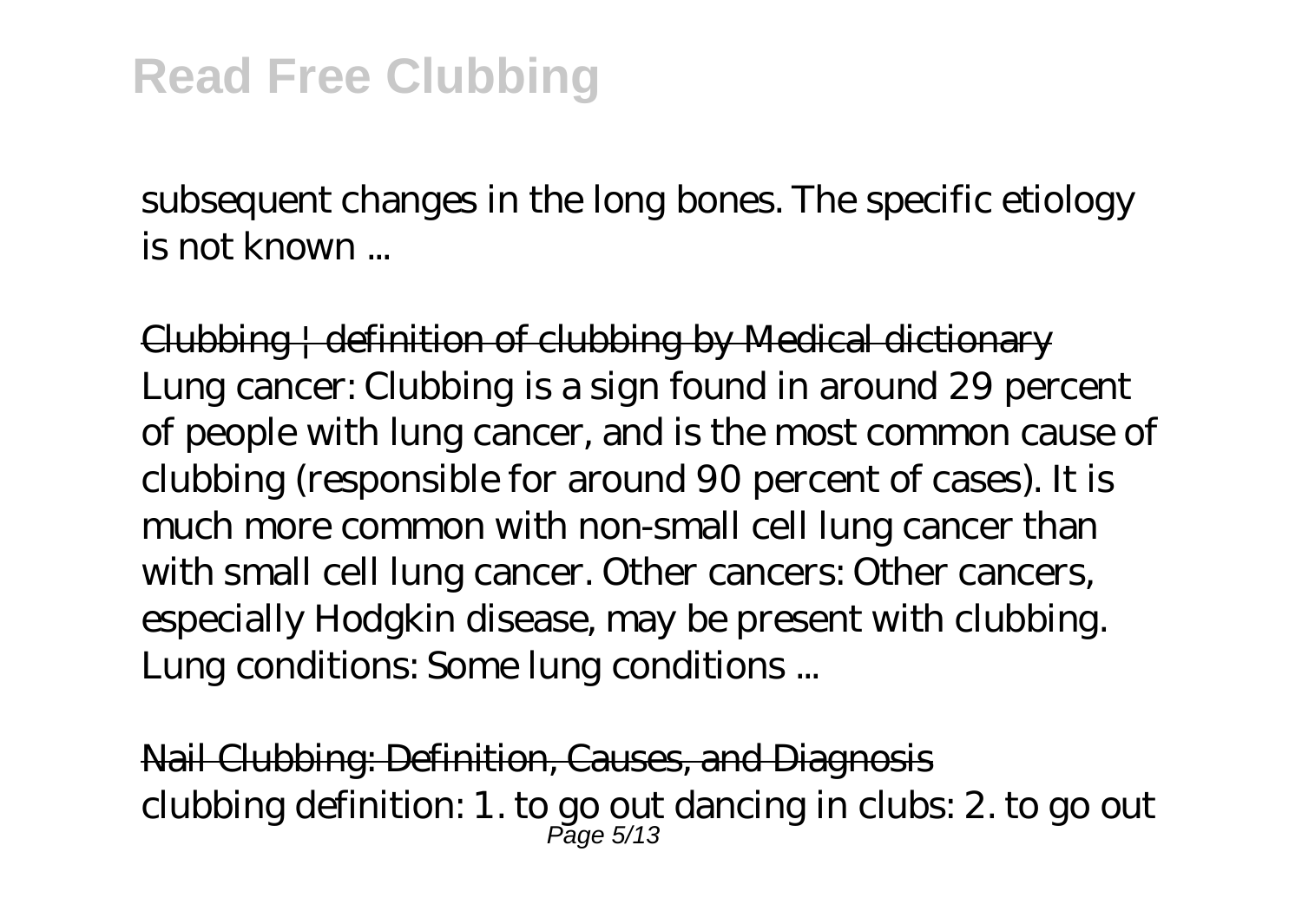dancing in clubs: . Learn more.

CLUBBING | meaning in the Cambridge English Dictionary Clubbing refers to swelling in the tip of the digit that results in loss of the normal angle seen between the nail and the nail bed. The fingertips appear broader and rounder when clubbing is present. While the exact mechanism that leads to clubbing is poorly understood, it is known to develop most often in people with conditions of the heart or

Clubbing: Symptoms, Signs, Causes & Treatment Primary clubbing is hereditary, and it is passed down via genes. Hereditary clubbing is simply a physical feature, like the color of your eyes or your height. Several genes have Page 6/13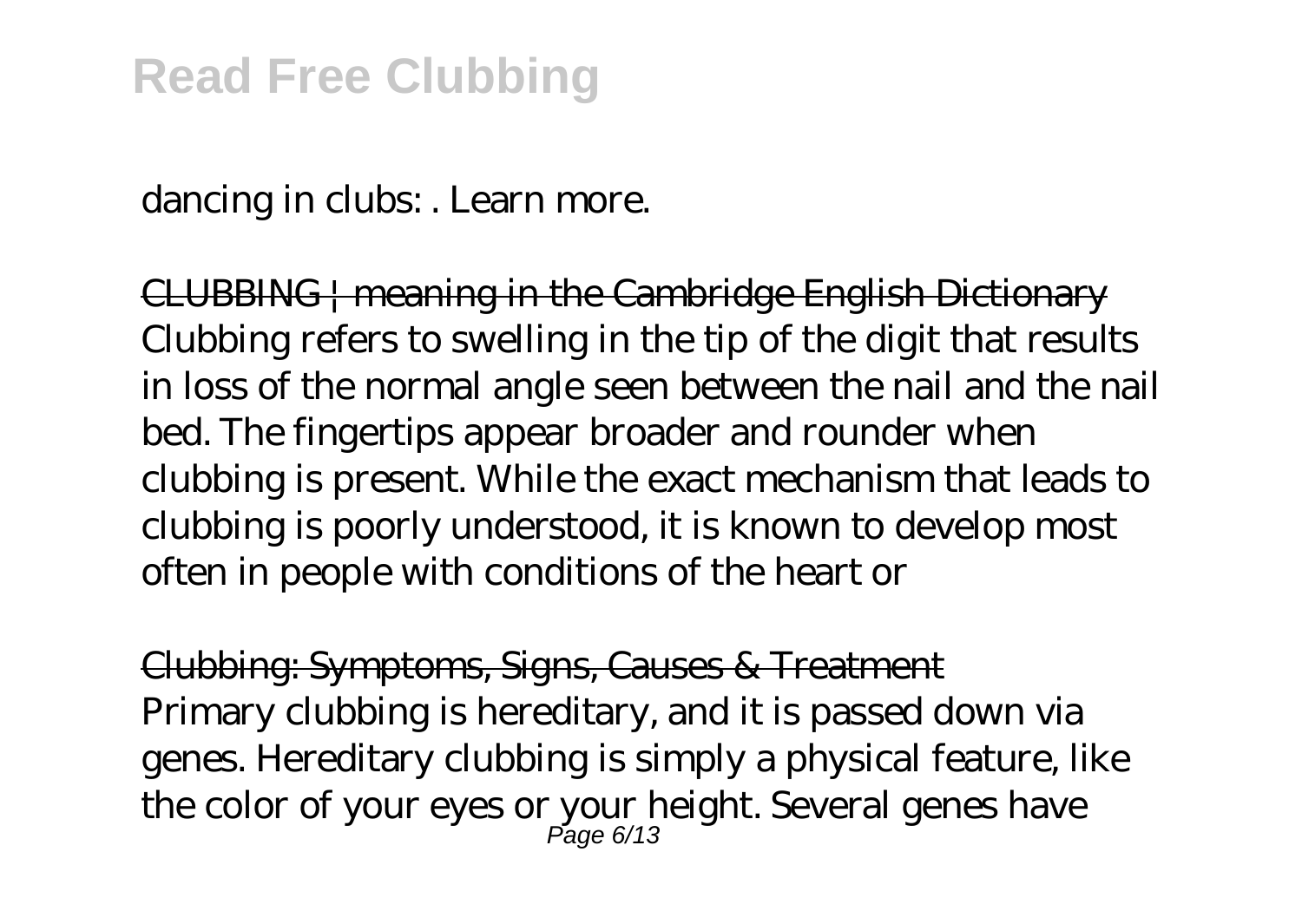been associated with primary clubbing, including the HPGD gene and the SLCO2A1 gene. Secondary clubbing occurs as one of the effects of chronic lung and heart disease. Lung cancer is the most common cause of ...

Finger Clubbing: Symptoms, Causes, Diagnosis, and **Treatment** 

Finger clubbing. Finger clubbing means specific changes in the shape of your fingers and fingernails. It is also called digital clubbing or Hippocratic fingers. People with heart or lung problems sometimes have these changes. Who gets it. Finger clubbing happens in more than 3 out of 10 people (35%) with non small cell lung cancer but only about 4 out of 100 people (4%) with small cell lung ...

Page 7/13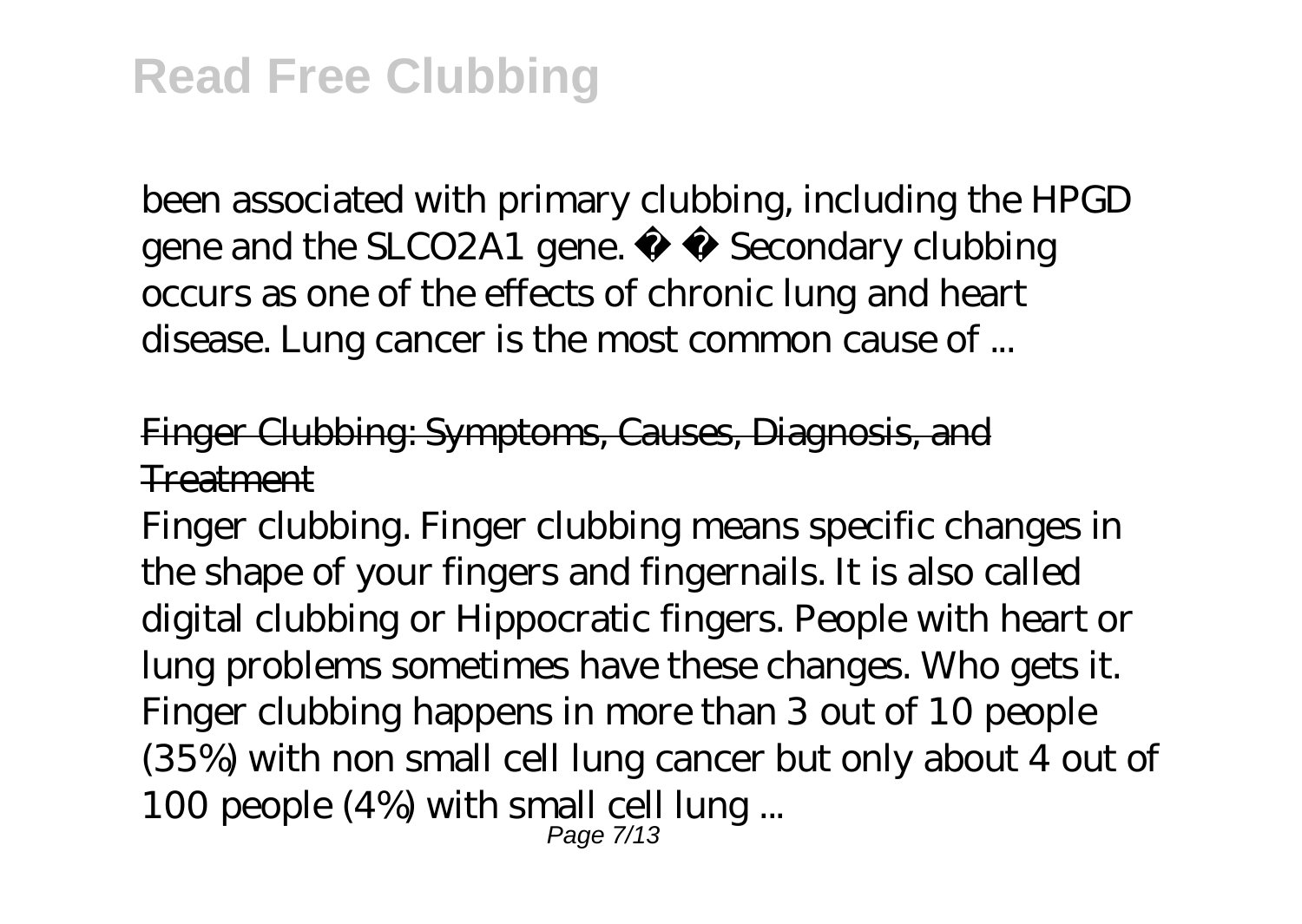Finger clubbing | Mesothelioma | Cancer Research UK Clubbing of your fingers or toes occurs when your nails become wider and rounder. Learn about conditions that can cause it, such as lung cancer.

Clubbing of the Fingers or Toes - Healthline Clubbing is a feature of pachydermoperiostosis (PDP), a rare genodermatosis characterized by pachydermia, digital clubbing, periostosis, and an excess of affected males. [] Although usually an autosomal dominant model with incomplete penetrance and variable expression, both autosomal recessive and X-linked inheritance have been suggested in some PDP families. Page 8/13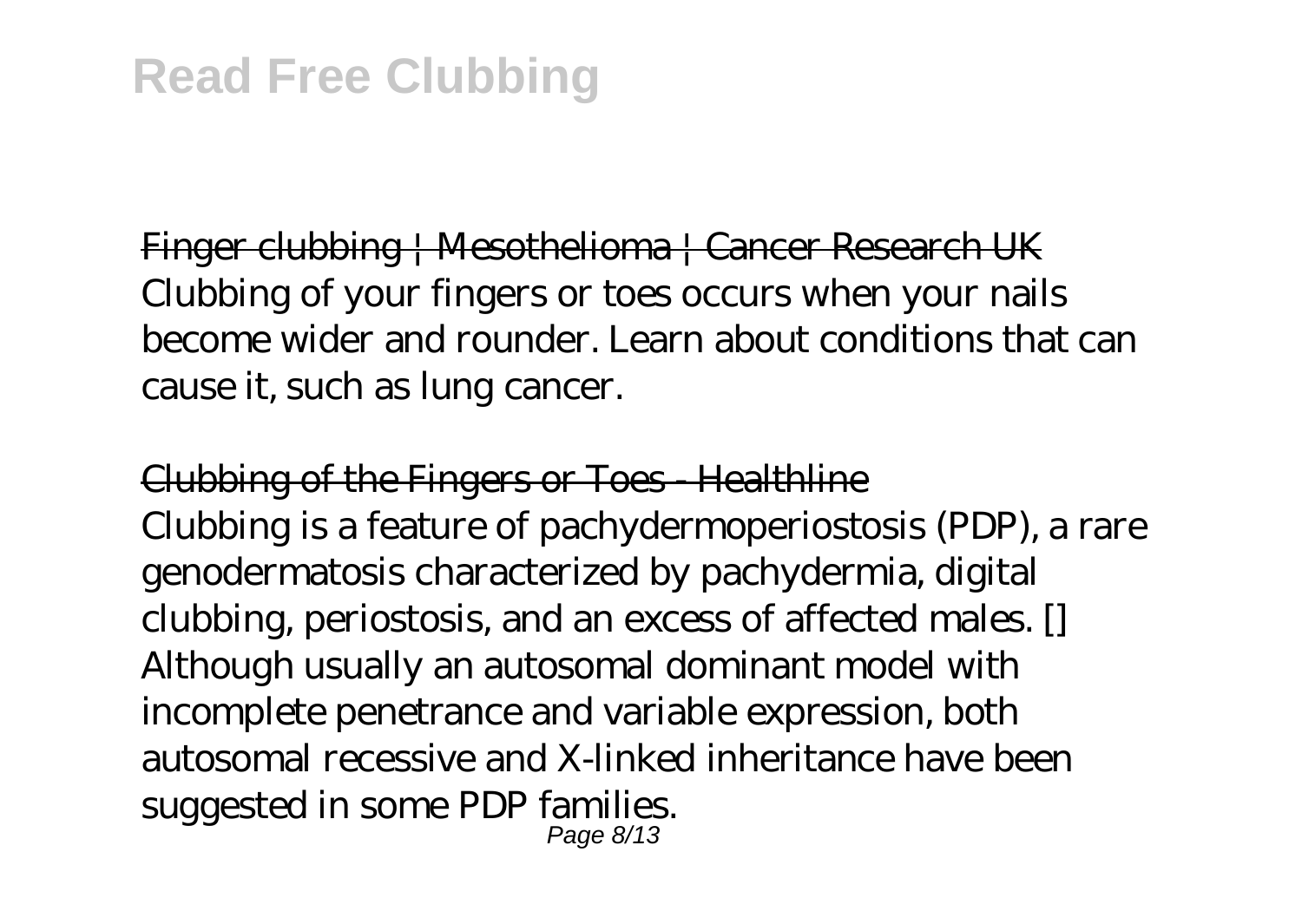Clubbing of the Nails: Background, Pathophysiology, Etiology Clubbing definition, the activity of going to nightclubs, especially to dance to popular music, drink, and socialize: Clubbing every night is expensive, not to mention tiring. See more.

Clubbing | Definition of Clubbing at Dictionary.com Clubbing, a 2007 graphic novel written by Eisner Award published in 2007 by Minx, a cancelled imprint of DC comics; Seal hunting, attacking seals with a blunt object; An act of violence in which the primary weapon of attack is a blunt object, causing blunt trauma; See also. Club (disambiguation) All pages with titles containing Clubbing; Page 9/13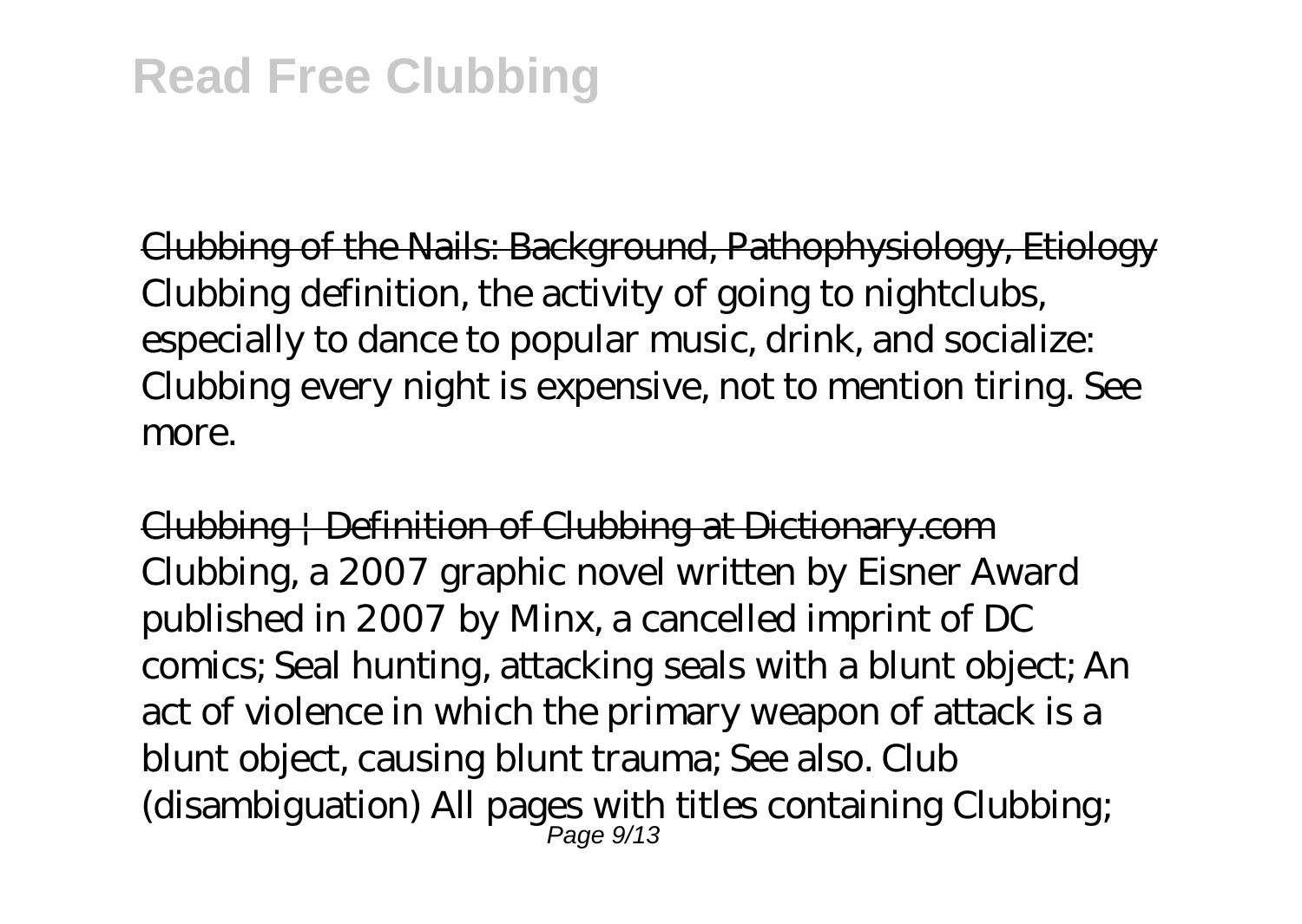This disambiguation page lists articles associated with ...

### Clubbing - Wikipedia

Standing out as a go-to place for Londoners wanting big beats and an electric atmosphere, XOYO is a clubbing institution. Expect tonnes of house, tech, drum and bass and dubstep at this late-night raver's oasis. Better yet? There is often free entry before 9pm. Shoreditch Nightclub , Party Bar , Event Space Tell me more . Phonox 7 user reviews 4. Hosting some of the city's most cutting-edge ...

The Best Places For Clubbing In London | DesignMyNight Clubbing in London isn't all about beats and bass – here are London's best indie disco club nights. Clubs London's Page 10/13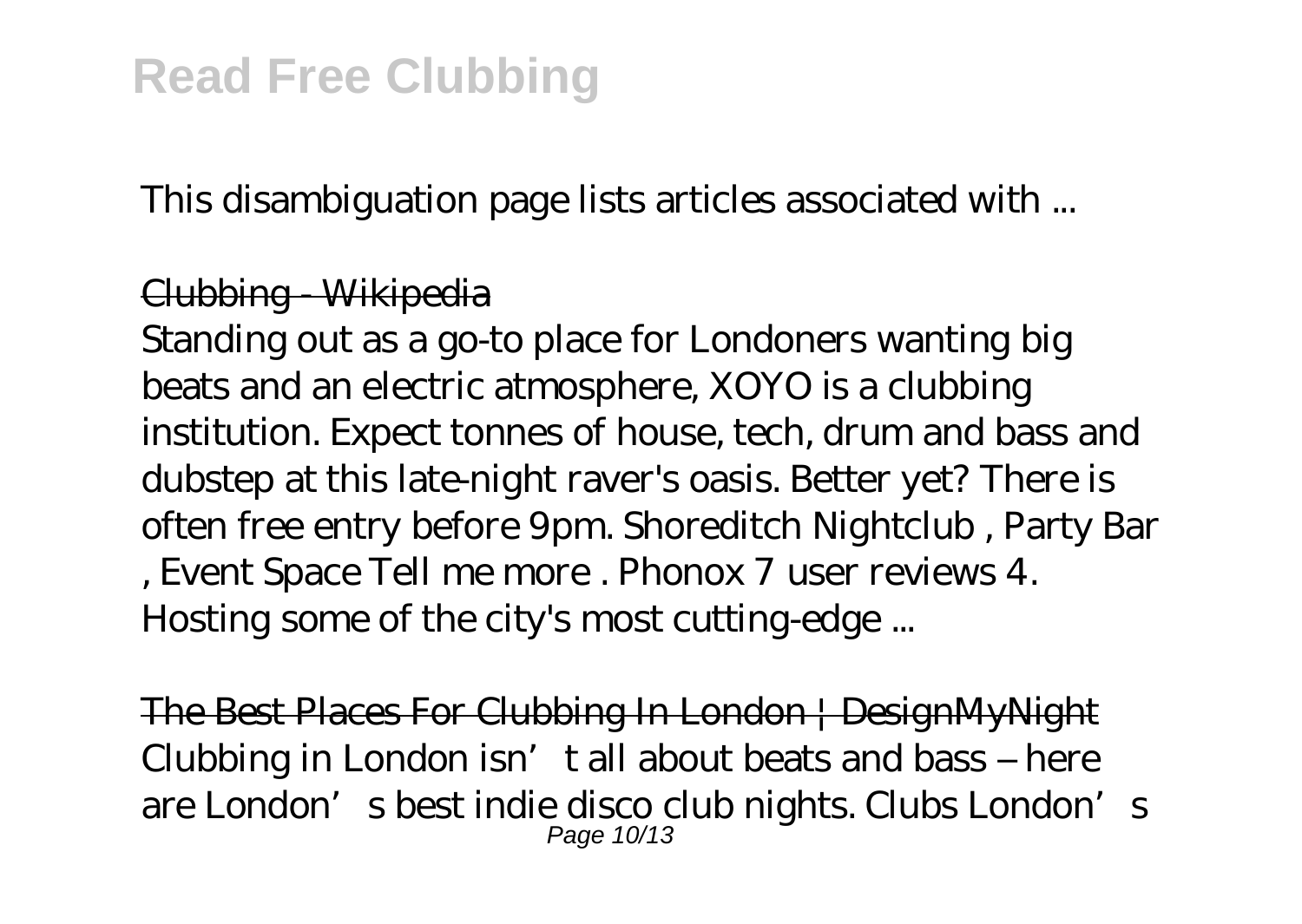best R&B nights. It may be cool once again, but London never really ...

Clubs in London – Clubbing listings and event information ...

Clubbing also occurs in some congenital heart disorders and liver disorders. In some cases, clubbing may be inherited and not indicate any disorder. Clubbing itself does not need treatment. Recognizing Finger Clubbing. Finger clubbing is characterized by enlarged fingertips and a loss of the normal angle at the nail bed. NOTE: This is the Consumer Version. DOCTORS: Click here for the ...

Clubbing - Lung and Airway Disorders - MSD Manual  $P<sub>2</sub>$ ne 11/13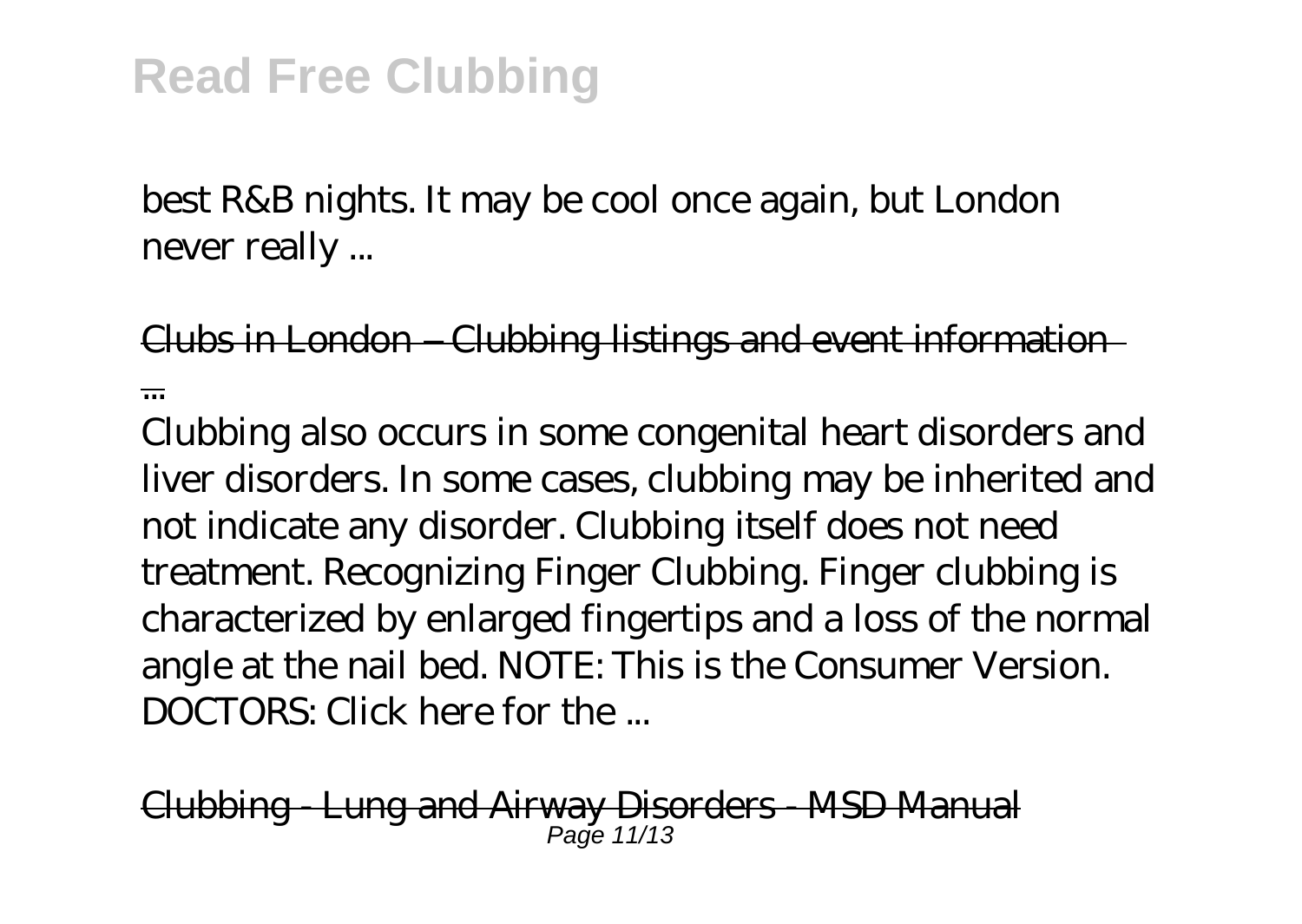## **Read Free Clubbing**

#### Consumer ...

With a warm Mediterranean climate, a hedonistic vibe and a cosmopolitan, international population, Tel Aviv is THE party capital in the Middle East. Clubbing trips to Tel Aviv offer plenty of choice, with a thriving LGBTQI+ scene to boot. From roaring bangers to cosy chill outs, the weekend nights' stretch out well into the next day.

Clubbing Holidays 2020 | lastminute.com™ Clubbing definition is - the activity of patronizing nightclubs. How to use clubbing in a sentence.

Clubbing | Definition of Clubbing by Merriam-Webster Define clubbing. clubbing synonyms, clubbing pronunciation, Page 12/13